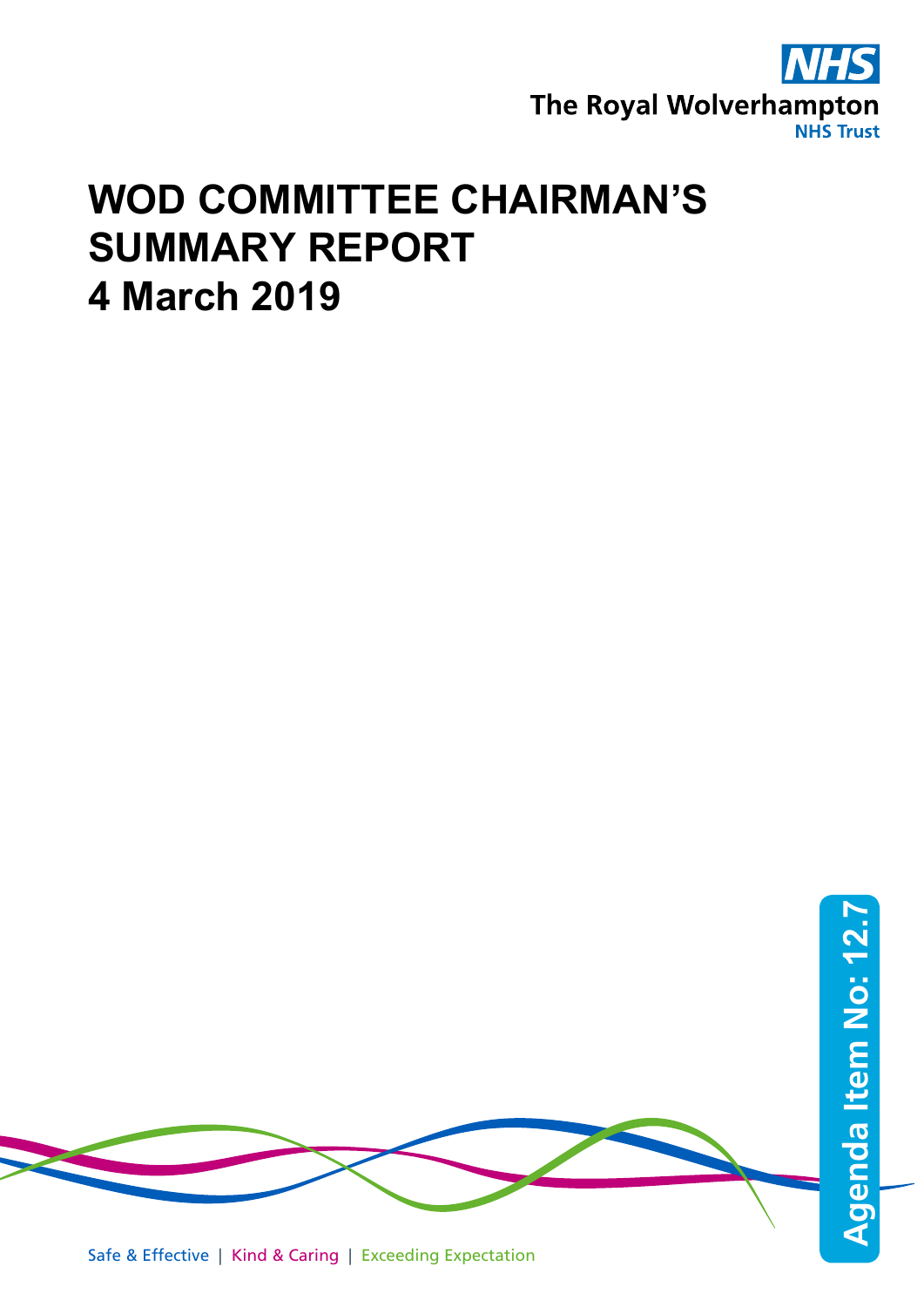| <b>WOD CHAIRMAN'S SUMMARY REPORT</b>                           |                                                                                                                                                                                                                                                                                                                                                                                                                                                                                                                                                                                                                                          |  |  |
|----------------------------------------------------------------|------------------------------------------------------------------------------------------------------------------------------------------------------------------------------------------------------------------------------------------------------------------------------------------------------------------------------------------------------------------------------------------------------------------------------------------------------------------------------------------------------------------------------------------------------------------------------------------------------------------------------------------|--|--|
| <b>Meeting Date:</b>                                           | $4th$ March 2019                                                                                                                                                                                                                                                                                                                                                                                                                                                                                                                                                                                                                         |  |  |
| Title:                                                         | Workforce & Organisational Development (WOD) Committee - Chairman's Summary<br>Report from 22 Feb 2019                                                                                                                                                                                                                                                                                                                                                                                                                                                                                                                                   |  |  |
| <b>Executive</b><br><b>Summary:</b>                            | This report provided a chairman's summary of WOD and the key areas of discussion<br>covered are as follows:<br><b>Terms of Reference</b><br>$\bullet$<br><b>Sickness Absence Indicators</b><br>Update on the implementation of the 2018 AfC Pay deal and the closure of<br>band 1.<br>The 2018 National Staff Survey<br>$\bullet$<br>Leadership Development Delivery Approach<br>$\bullet$<br>Annual Review of WOD Performance<br>$\bullet$<br><b>Communications Agenda</b><br>$\bullet$<br><b>Mandatory Training Review</b><br>٠<br>Developing Workforce Safeguards<br>$\bullet$<br><b>WRES &amp; WDES</b><br><b>Review of BAF Risk</b> |  |  |
| <b>Action</b><br><b>Requested:</b>                             | Receive and note                                                                                                                                                                                                                                                                                                                                                                                                                                                                                                                                                                                                                         |  |  |
| For the attention<br>of the Board                              |                                                                                                                                                                                                                                                                                                                                                                                                                                                                                                                                                                                                                                          |  |  |
| <b>Advise</b>                                                  | Advise                                                                                                                                                                                                                                                                                                                                                                                                                                                                                                                                                                                                                                   |  |  |
| <b>Author + Contact</b><br><b>Details:</b>                     | Alan Duffell - Director of Workforce<br>Junior Hemans - Committee Chair                                                                                                                                                                                                                                                                                                                                                                                                                                                                                                                                                                  |  |  |
| <b>Links to Trust</b><br><b>Strategic</b><br><b>Objectives</b> | 4. Attract, retain and develop our staff, and improve employee engagement<br>6. Be in the top 25% of all key performance indicators                                                                                                                                                                                                                                                                                                                                                                                                                                                                                                      |  |  |
| <b>Resource</b><br>Implications:                               | N/A                                                                                                                                                                                                                                                                                                                                                                                                                                                                                                                                                                                                                                      |  |  |
| <b>CQC Domains</b>                                             | Well-led: the leadership, management and governance of the organisation make sure it's providing<br>high-quality care that's based around individual needs, that it encourages learning and innovation, and<br>that it promotes an open and fair culture.                                                                                                                                                                                                                                                                                                                                                                                |  |  |
| <b>Equality and</b><br><b>Diversity Impact</b>                 |                                                                                                                                                                                                                                                                                                                                                                                                                                                                                                                                                                                                                                          |  |  |
| <b>Risks: BAF/TRR</b>                                          | SR <sub>1</sub>                                                                                                                                                                                                                                                                                                                                                                                                                                                                                                                                                                                                                          |  |  |
| <b>Risk: Appetite</b>                                          | No change                                                                                                                                                                                                                                                                                                                                                                                                                                                                                                                                                                                                                                |  |  |
| <b>Public or Private:</b>                                      | Public                                                                                                                                                                                                                                                                                                                                                                                                                                                                                                                                                                                                                                   |  |  |
| <b>Other formal</b>                                            | <b>Board Committee</b>                                                                                                                                                                                                                                                                                                                                                                                                                                                                                                                                                                                                                   |  |  |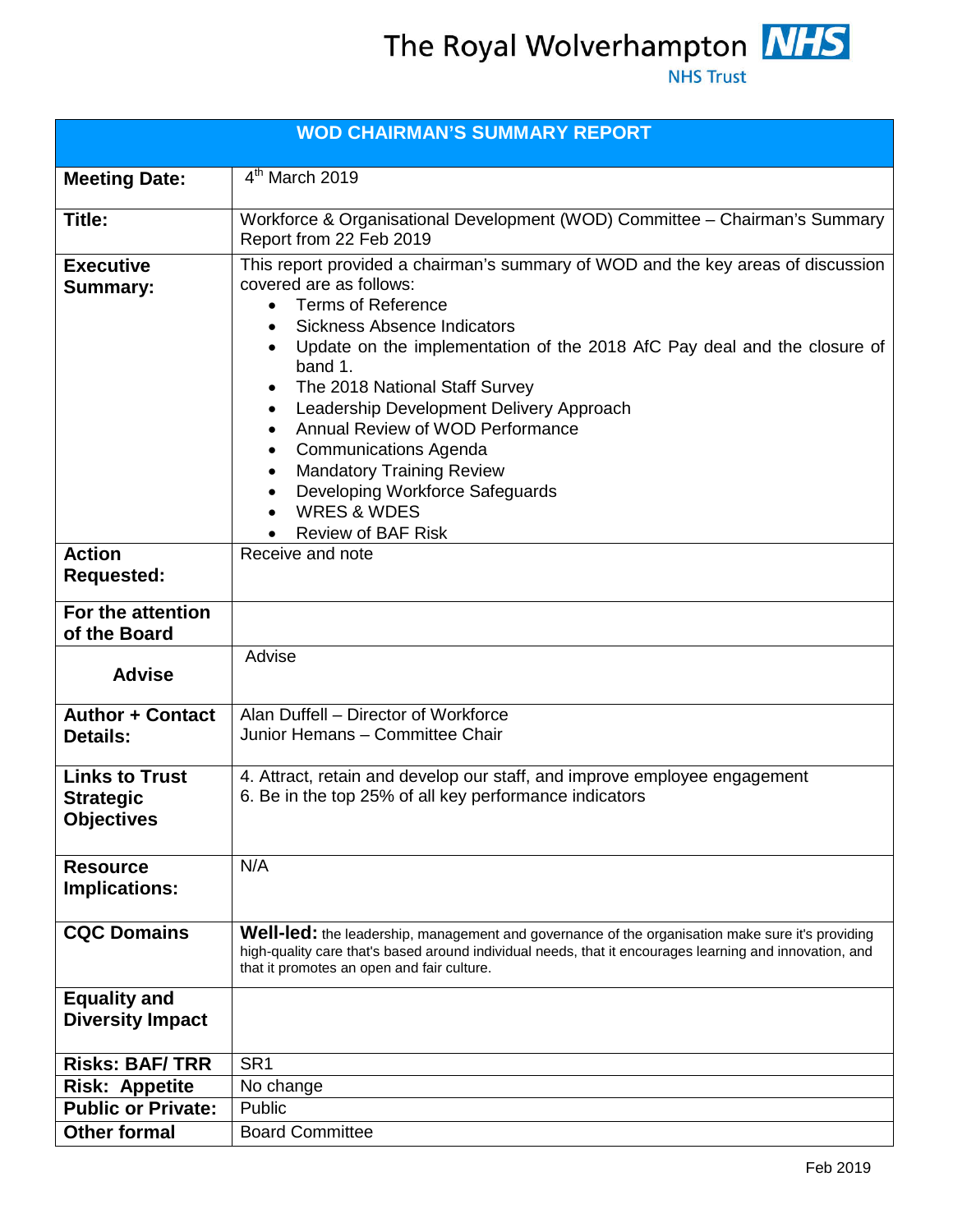

| bodies involved:     |                                                                      |  |  |  |
|----------------------|----------------------------------------------------------------------|--|--|--|
| <b>References</b>    | N/A                                                                  |  |  |  |
| <b>NHS</b>           | In determining this matter, the Board should have regard to the Core |  |  |  |
| <b>Constitution:</b> | principles contained in the Constitution of:                         |  |  |  |
|                      | Equality of treatment and access to services                         |  |  |  |
|                      | High standards of excellence and professionalism<br>$\bullet$        |  |  |  |
|                      | Service user preferences                                             |  |  |  |
|                      | Cross community working                                              |  |  |  |
|                      | <b>Best Value</b>                                                    |  |  |  |
|                      | Accountability through local influence and scrutiny                  |  |  |  |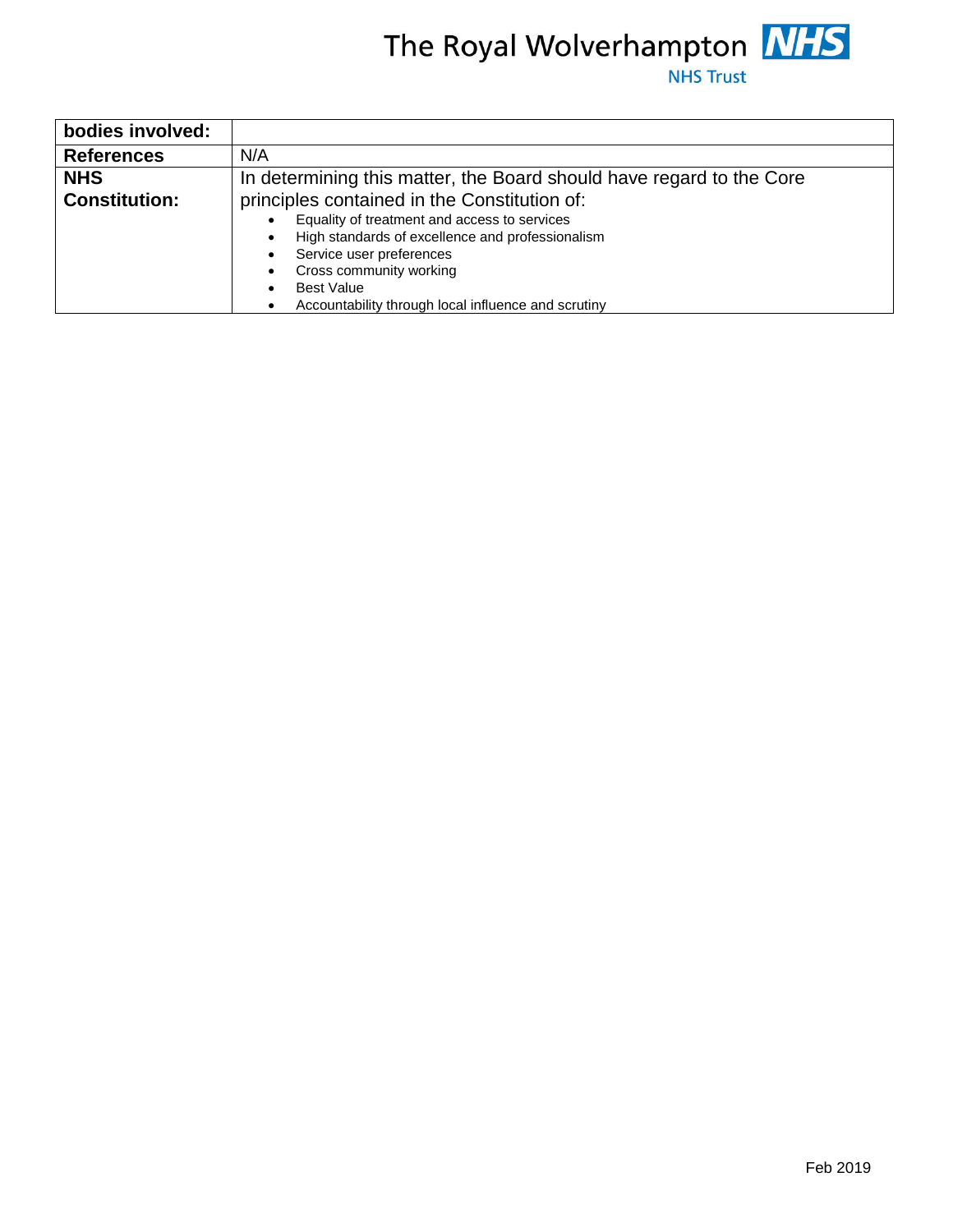

## **Workforce & OD Committee – 22 Feb 2019 Summary Report**

| <b>Assurance level</b> | Color to use in 'Assurance level*' column below                                                                                                                                                                                           |
|------------------------|-------------------------------------------------------------------------------------------------------------------------------------------------------------------------------------------------------------------------------------------|
| Not assured            | Red - there are significant gaps in assurance and we are not assured as to the<br>adequacy of current action plans<br>If red, commentary is needed in "Next Actions" to indicate what further is steps<br>are required to address the gap |
| Partially assured      | Amber - there are gaps in assurance but we are assured appropriate action<br>plans are in place to address these                                                                                                                          |
| Assured                | Green – there are no gaps in assurance                                                                                                                                                                                                    |

| <b>Key issue</b>                                                                             | <b>Assurance</b><br>level* | <b>Committee update</b>                                                                                                                                                                                                                                                                                                                                                                                                                                                                                          | <b>Next action(s)</b>                                          | <b>Timescale</b> |
|----------------------------------------------------------------------------------------------|----------------------------|------------------------------------------------------------------------------------------------------------------------------------------------------------------------------------------------------------------------------------------------------------------------------------------------------------------------------------------------------------------------------------------------------------------------------------------------------------------------------------------------------------------|----------------------------------------------------------------|------------------|
| <b>Sickness Absence</b><br>Indicators                                                        | <b>Amber</b>               | The committee<br>discussed the current<br>sickness absence<br>position and in addition<br>to this, the seasonal<br>variation was taken into<br>consideration. It was<br>agreed that this needs to<br>be accounted for within<br>the 19/20 metrics.                                                                                                                                                                                                                                                               | Revised seasonal<br>indicators to be<br>presented at WOD       | Apr 2019         |
| Update on the<br>implementation of<br>the 2018 AfC Pay<br>deal and the closure<br>of band 1. | Green                      | Assurance was given<br>that all the necessary<br>steps had been taken at<br>both an organisational<br>level and the support<br>was in place to support<br>individuals, for the<br>transition into band 2,<br>where staff choose to do<br>so. Given the lack of a<br>national electronic<br>solution to support the<br>pay progression element<br>of the AfC pay deal, this<br>would initially be in paper<br>form, however, there<br>was no anticipated<br>delays expected in<br>implementing this for<br>19/20. |                                                                |                  |
| The 2018 National<br><b>Staff Survey</b>                                                     | <b>Amber</b>               | The results and initial<br>analysis were tabled,<br>recognising that they                                                                                                                                                                                                                                                                                                                                                                                                                                        | High level<br>organisational actions<br>and divisional actions | Apr 2019         |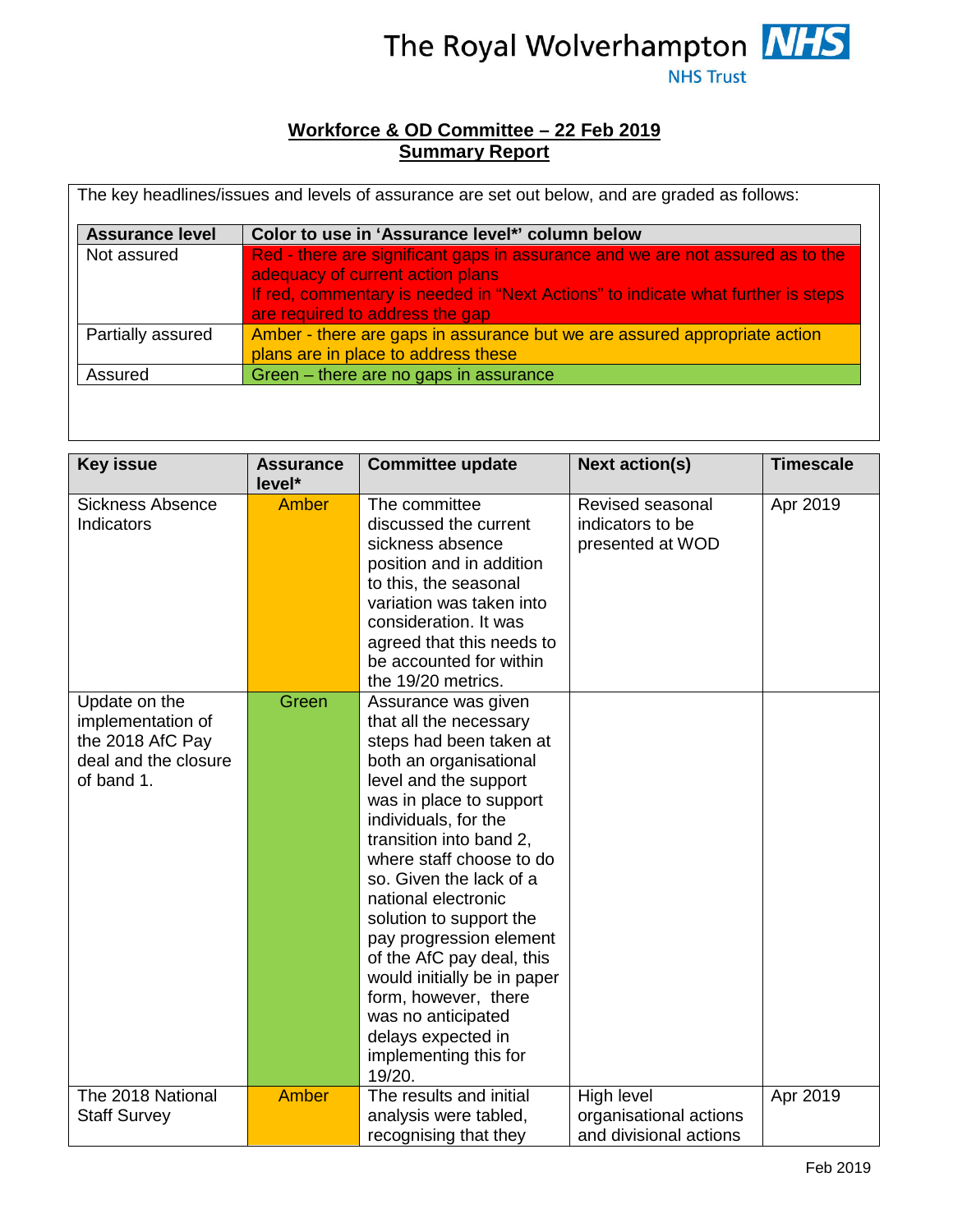

| <b>Key issue</b>                               | <b>Assurance</b><br>level* | <b>Committee update</b>                                                                                                                                                                                                                                                                                                                                                                                                                             | <b>Next action(s)</b>                                                 | <b>Timescale</b> |
|------------------------------------------------|----------------------------|-----------------------------------------------------------------------------------------------------------------------------------------------------------------------------------------------------------------------------------------------------------------------------------------------------------------------------------------------------------------------------------------------------------------------------------------------------|-----------------------------------------------------------------------|------------------|
|                                                |                            | were embargoed until the<br>national release on the<br>26 <sup>th</sup> Feb 2019. Overall<br>RWT had broadly<br>remained in line with<br>2017 but there were<br>some areas of significant<br>improvement. Nationally,<br>for the first time, results<br>are split into the new 10<br>themes, replacing the<br>previous 28 - 32 Key<br>Findings. Of the 10<br>themes, RWT was above<br>the average for<br>comparator Trusts in 9 of<br>these themes. | would be presented for<br>the next WOD                                |                  |
| Leadership<br>Development<br>Delivery Approach | <b>Amber</b>               | The committee<br>discussed the draft<br>approach and made 3<br>additional<br>recommendations before<br>being finalised:<br><b>Embed quality</b><br>improvement more<br>fully<br>Shorten and simplify<br>$\bullet$<br>the document where<br>possible<br>Ensure that a clear<br>$\bullet$<br>more detailed version<br>of required<br>management skills is<br>listed.                                                                                  | Final version to come<br>back to the next WOD                         | Apr 2019         |
| Annual Review of<br><b>WOD Performance</b>     | Amber                      | A review was undertaken<br>of the feedback received<br>from members on the<br>performance of WOD,<br>which were rated against<br>each area as either<br>Green (no further action)<br>Amber (some<br>consideration needed) or<br>Red (action needed).<br>Most of the feedback<br>was rated as green,<br>however there were<br>some amber and red                                                                                                     | The chair and Director<br>of Workforce to agree<br>next steps/actions | Apr 2019         |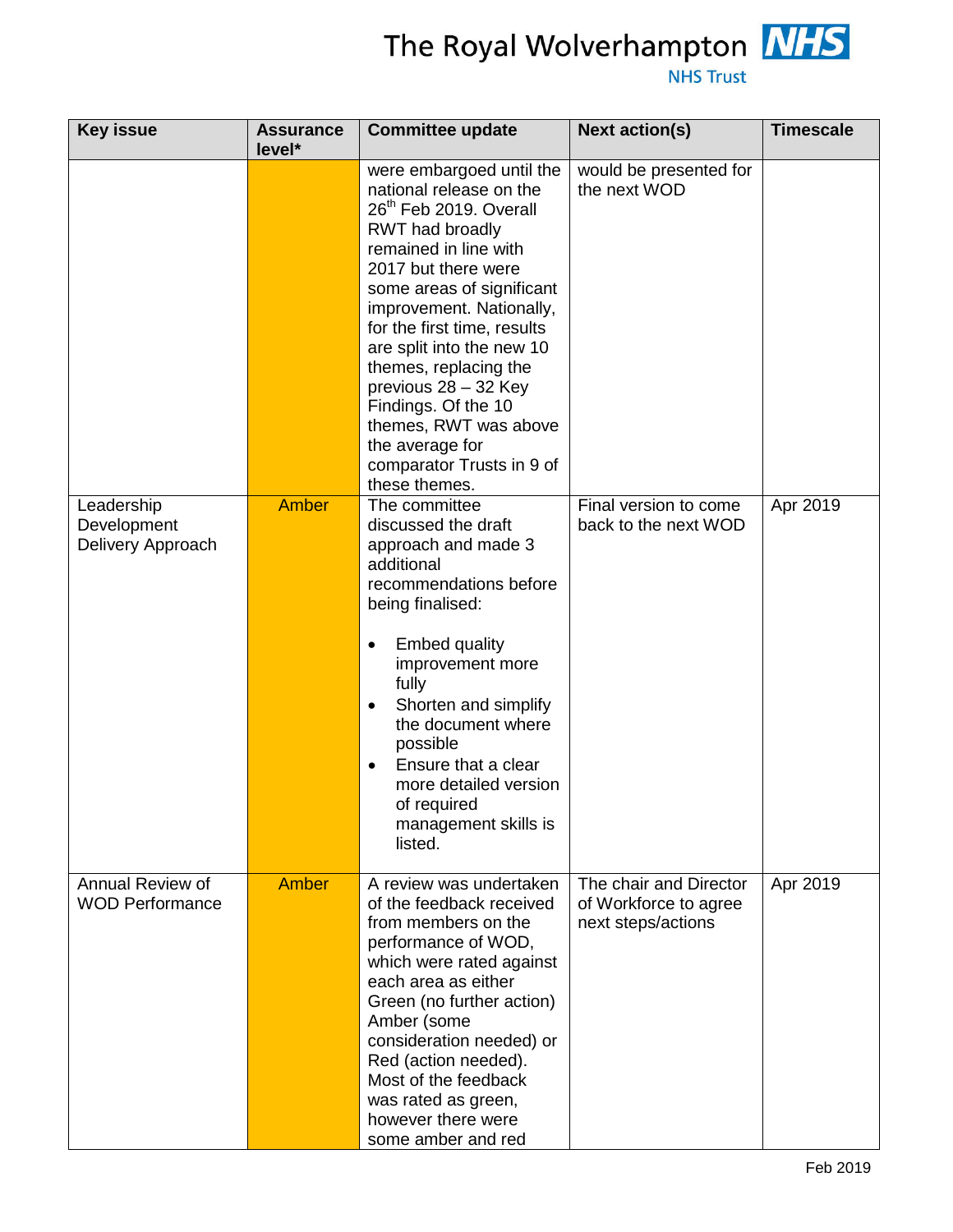

| <b>Key issue</b>                                         | <b>Assurance</b><br>level*   | <b>Committee update</b>                                                                                                                                                                                                                                                                                                                                                                                                                                   | <b>Next action(s)</b>                                                                                                                                                                                                     | <b>Timescale</b>                          |
|----------------------------------------------------------|------------------------------|-----------------------------------------------------------------------------------------------------------------------------------------------------------------------------------------------------------------------------------------------------------------------------------------------------------------------------------------------------------------------------------------------------------------------------------------------------------|---------------------------------------------------------------------------------------------------------------------------------------------------------------------------------------------------------------------------|-------------------------------------------|
| Communications<br>Agenda                                 | Green                        | areas to consider.<br>The committee was<br>updated that there will be<br>a communications &<br>public involvement<br>strategy, which is to be<br>separate from a Staff<br>Engagement &                                                                                                                                                                                                                                                                    |                                                                                                                                                                                                                           |                                           |
| <b>Mandatory Training</b><br><b>Review</b><br>Developing | <b>Amber</b><br><b>Amber</b> | Recognition Strategy.<br>The committee was<br>given assurance on the<br>progression of the<br>mandatory training action<br>plan. It was also noted<br>that in order to provide a<br>clearer organisational<br>position, the BCPS was<br>separated out, which<br>demonstrated that most<br>of the divisions were<br>performing well, other<br>than BCPS, which was<br>largely due to data<br>transfer problems and IT<br>access.<br>The committee reviewed | The aim for next FY is<br>to also separate out<br>appraisal position to<br>show BCPS as a<br>standalone area.<br>The BCPS position<br>would again be<br>reviewed in more detail<br>later in the year.<br>It was agreed to | Apr 2019<br><b>Jul 2019</b><br><b>TBA</b> |
| Workforce<br>Safeguards                                  |                              | a recent NHSI<br>publication which<br>focuses on the wider<br>workforce agenda. The<br>committee discussed the<br>importance of reviewing<br>the Trusts position<br>against the workforce<br>planning self-assessment<br>tool. WOD agreed that it<br>will in future play a key<br>role as part of workforce<br>governance.                                                                                                                                | incorporate into a<br>future BDS<br>It was agreed for the<br>workforce self-<br>assessment to come to<br>WOD, along with a<br>draft governance<br>model to meet the<br>needs of RWT                                       | Apr 19                                    |
| <b>WRES &amp; WDES</b>                                   | Amber                        | The WRES data &<br>actions were reviewed<br>and the future WDES<br>was discussed. Whilst 3<br>of the WRES indicators<br>(recruitment, disciplinary<br>& non-mandatory<br>training) where showing<br>signs of improvement,                                                                                                                                                                                                                                 | It was agreed that the<br>action plans would be<br>revisited following the<br>triangulation of the<br>WRES data and the<br>national staff survey                                                                          | Apr 2019.                                 |